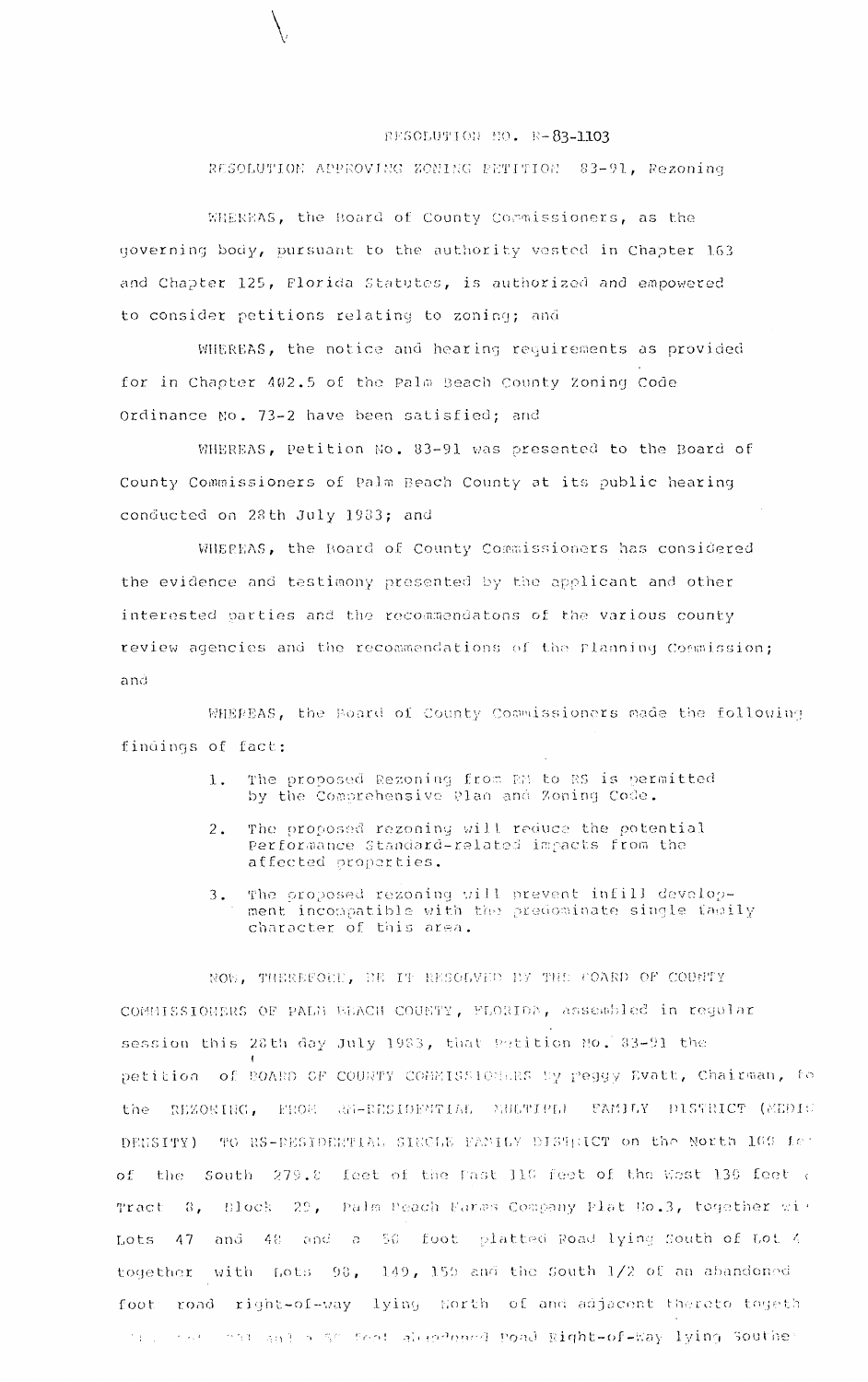laereof, together with Lots 202 and 254 and the North 25 feet of an abandoned Road Right-of-Way lying Southerly thereto, together with Lot 255 and the North 25 feet of an abandoned Road right-of-way lying Northerly thereto, together with Lot 306 and the North 1/2 of a road lying South of and adjacent thereto, together with Lot 307 and the South 1/2 of an abandoned 50 foot Road right-of-way lying North of and adjacent thereto, together with a 50 foot platted Road lying between Lots 305 and 308, together with Lots 308,357,358,359 through 363 inclusive, including the West 45 feet of Lots 364, 405, Lots 405 through inclusive, including the West 45 feet of Lot 416, and the North 50 415 feet of a Platted Road lying adjacent to Lots 359 through 363, including the West 45 feet of Lot 364 and a 50 foot platted Road Right-of-Way lying South and adjacent to the West 45 feet of Lots 405, 406 through 410, including a 30 foot platted Road lying South of and adjacent to Lots 411 through 415 and the West 45 feet of Lot 416, the above described lands being in Florida Gardens Plat No. 6 of Section 28, Township 44 South, Range 42 East. Together with Lot 1 and the North 1/2 of an abandoned 50 foot Road right-of-way lying South of and adjacent thereto, together with Lot 52 and the South 1/2 of an abandoned 50 foot Road Right-of-Way lying North of and adjacent thereto, together with Lot 53 and the North 1/2 of Palmetto Road lying South of and adjacent to Lot 53, together with Let 104 and the South 25 feet of Palmetto Road lying North of and adjacent thereto, together with Lot 105 and the North 1/2 of Cocoanut Drive lying South of and adjacent thereto, together with Lot 156 and the South 25 feet of Cocoanut Road lying North of and adjacent thereto, together with Lot 157 and the North 1/2 of an abandoned 50 foot Road Right-of-Way lying South of and adjacent thereto, together with Lot 208 and the South 1/2 of an abandoned 50 foot Road right-of-way lying North of and adjacent thereto, together with Lot 209 and the North 25 feet of an abandoned road lying Southerly and adjacent therete, together with Lot 260 and the South 1/2 of an abandoned Road Right-of-way lying North of and adjacent thereto, together with Lots 261 and 262 and the North 25 feet of a Platted Road lying South of and adjacent thereto, together with Lots 311 and 312, including the South 1/2 of an abandoned Road lying North of and adjacent thereto, together with Lot 313 and the Horth 1/2 of an abandoned 56 foot road right-of-way lying South of and adjacent